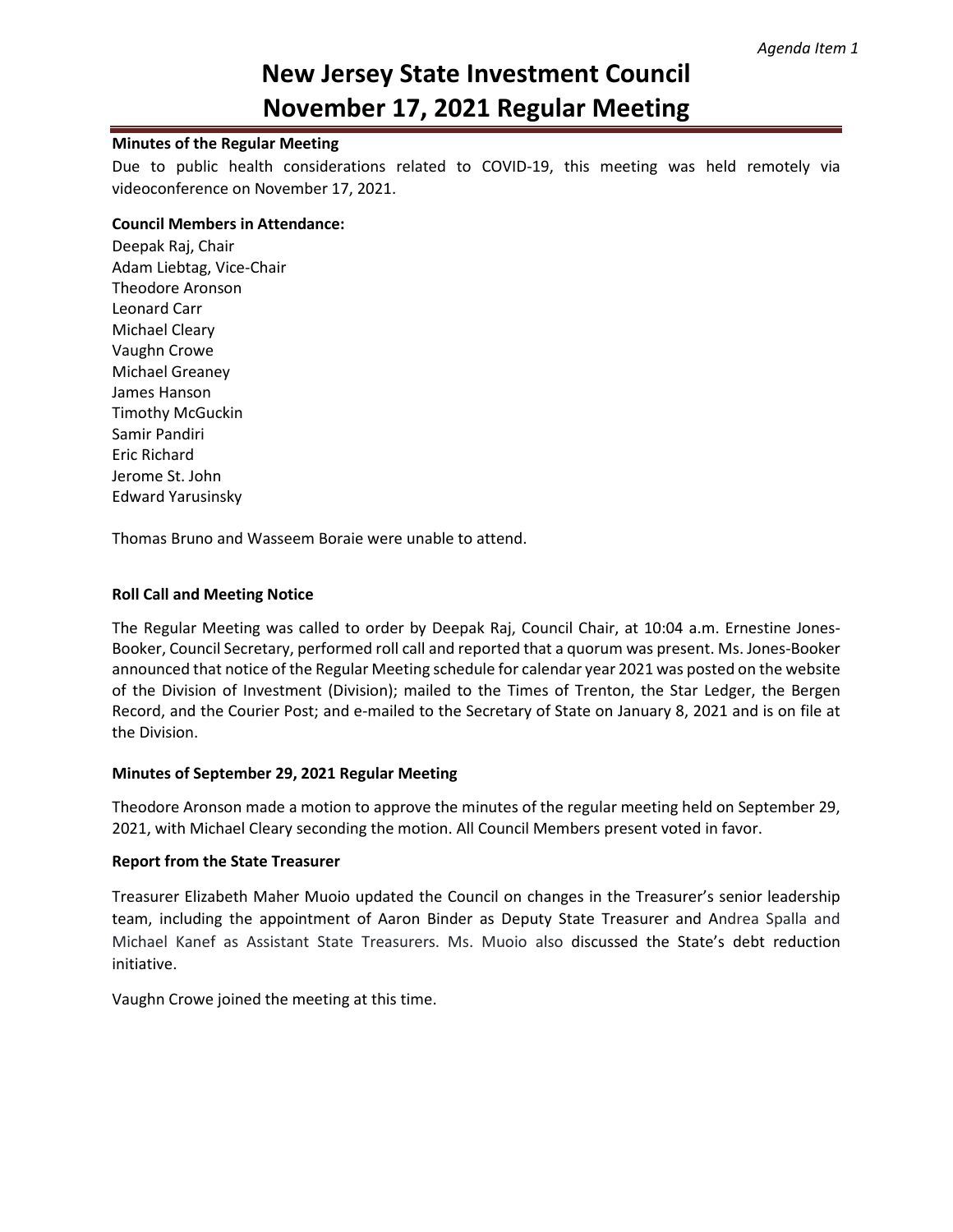# **New Jersey State Investment Council November 17, 2021 Regular Meeting**

### **2022 Council Meeting Dates**

Mr. Raj asked members of the Council to review the proposed State Investment Council meeting dates for calendar year 2022. In response to a concern expressed by Eric Richard, Ms. Jones-Booker affirmed that the meeting dates were scheduled to avoid conflicting with PERS Board Meetings.

## **Appointments to the Executive Committee**

Mr. Raj appointed the following members to the Executive Committee: Leonard Carr, Adam Liebtag, Timothy McGuckin, Samir Pandiri and Mr. Raj.

## **Director's Report/Updates**

Acting Director Shoaib Khan presented the Director's Report, outlining the Pension Fund's asset allocation and net returns as of October 31 and reviewing capital market trends. James Hanson inquired about the Division's progress in addressing the Pension Fund's underweight to alternative investments, to which Mr. Khan noted several factors delaying attainment of the Council's asset allocation goals, including the desire for vintage diversification and the extensive time required to properly diligence, negotiate and deploy capital in alternative investment funds. In response to a question from Mr. Cleary regarding the current value of the Pension Fund, Mr. Khan answered that the value constantly fluctuated, but was hovering around the \$100 billion mark. Mr. Cleary credited the Division for its hard work and the Governor for making full contributions from the State.

Mr. Khan provided an update on some of the Division's procurement efforts and notified the Council of a redemption from the Division's investment in MKP Opportunity Partners, L.P.

### **Climate Action Plan**

Suzanne Hannigan, the Division's Sustainable Investment Portfolio Manager, presented the Division's principles and practices regarding climate change. In response to a question from Mr. Raj regarding application of the principles and practices to private market investments, Ms. Hannigan responded that the Division has enhanced its due diligence on fund managers to include questions regarding climate risk. Jerome St. John inquired whether some of the Division's investments, for example, its investment in reinsurance for damage caused by climate events, were inconsistent with the Division's principles and practices. Mr. Khan acknowledged that certain investments may be viewed that way, but stated that the Division is required to consider all opportunities that will benefit the portfolio, either from a diversification perspective or for other reasons.

### **Private Credit Investments**

Jared Speicher of the Division presented a commitment of up to \$1.0 billion to a separately managed private credit investment fund to be managed by Goldman Sachs Asset Management, focused on investing in broadly syndicated loans. Mr. Speicher outlined the fund's investment strategy and terms, described the capabilities of the fund's management team, and explained the rationale for the investment. In response to questions from Mr. St. John and Mr. Hanson, Mr. Speicher described the fund's leverage and explained that the prior funds' reported returns were on an unlevered basis. In response to a question from Mr. Raj, Bill Connors of the Division noted the resilience of floating rate investments in a rising